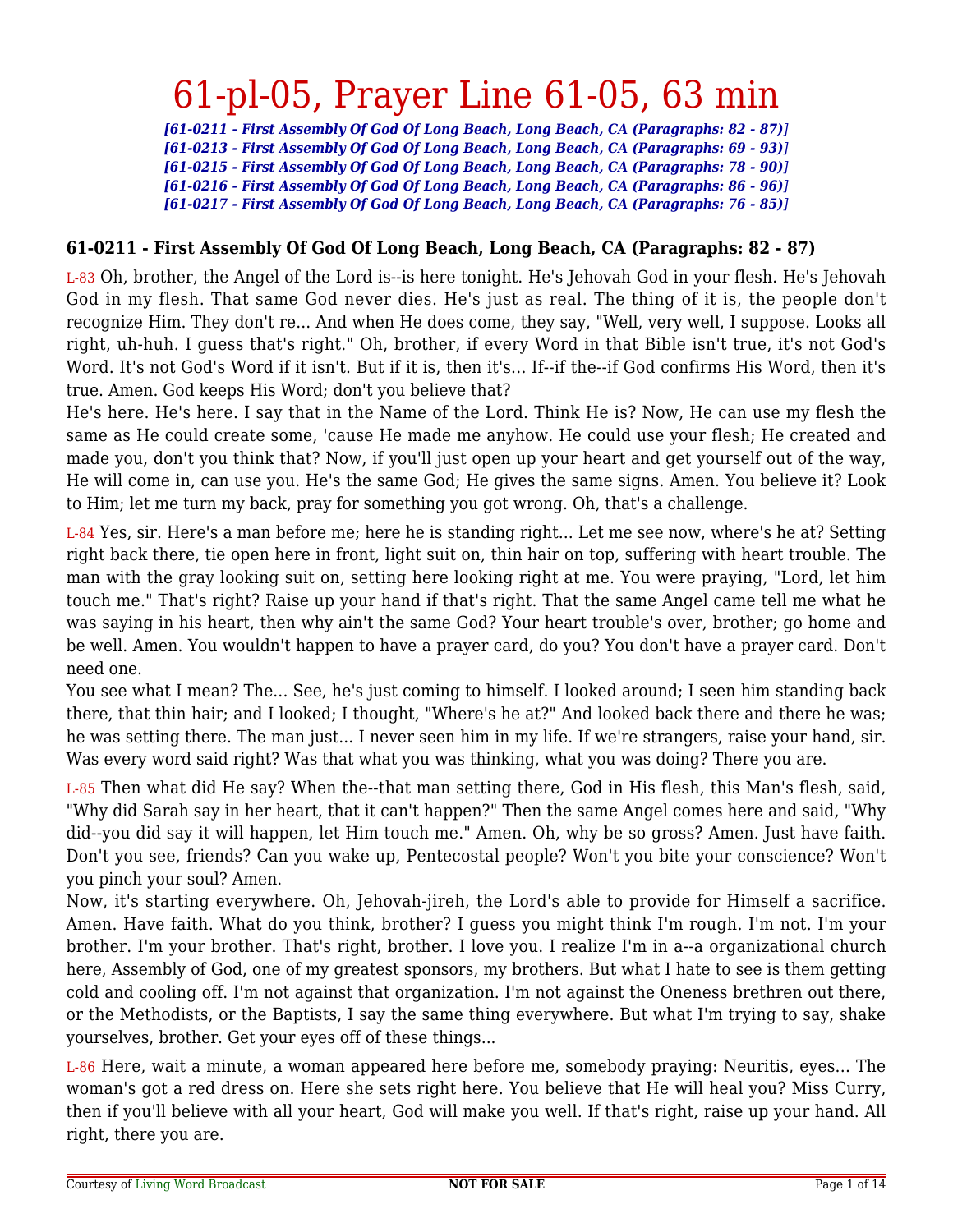I challenge you to believe it. What is it? The same Lord God Almighty. He's here, indwelling in human flesh. Hallelujah, hallelujah. Oh, my. His Spirit is all over the building. Ever where was that woman that It spoke to? Where's she? Is--was it you, lady? The woman It spoke to just then, where was it? Oh, here, this lady, yeah. All right. You accept your healing now? I don't know you. I've never seen you in my life, know nothing about you. But them things are true, wasn't it? There you are. All right. All right. See, I never seen her; there's my hands before God. See what He does. Oh, brother, sister, if you'd just get away from your shell, pull out of it. Come out, lay yourself before God and saying, "Lord God, nothing in my arms I bring, simply to Thy cross I cling." That's right.

#### L-87

*I will praise Him, I will praise Him, Praise the Lamb for sinners slain; Give Him glory, all ye people, For His blood has washed away each stain.*

*I will praise Him, I will praise Him, Praise the Lamb for sinners slain; Give Him glory, all ye people, For His blood has washed away each stain.*

*I love Him, I...* (Oh, my, worship Him. The hard cutting sermon's over now. Let's worship Him.) *... He first loved me* (Don't you love Him? Isn't He wonderful?) *... purchased my salvation On Calvary's tree.*

*I will praise Him,* (Don't you feel all scoured out now?) *I will praise Him, Praise the Lamb for sinners slain; Now, give Him glory, all ye people, For His blood has washed away each stain.*

## **61-0213 - First Assembly Of God Of Long Beach, Long Beach, CA (Paragraphs: 69 - 93)**

L-70 Would you just walk a little closer? Now, to the audience... Now, I've been preaching so I want to talk to this woman. Now, let me Scripturally base it now, for you. Let's take where I was talking. Let's see, it'd be Saint John 4. Here's a man and a woman. I believe you held up your hands that we were strangers to one another. We are strangers. So the audience way back in the back would know that we're strangers, we just both hold our hands up that we don't know each other.

L-71 Now, this is just like Saint John 4. Our Lord come to a well, and met a woman. He'd never saw her; she'd never saw Him. But He described what that woman's condition was, where her trouble was. And quickly she said, "You must be a prophet. We know the Messiah is coming, and when the Messiah cometh He will tell us these things." How many knows that's true?

And now, sister, I just got through saying, I believe, that--that He was on His road to Jericho, but had to go by Samaria. And the Father sent Him up there. Well, now, we don't know one another. I've never seen you, and you've never seen me, and this is our first time meeting. Then I believe God sent me down here. Brother Arganbright there called me, and asked me if I'd come to Long Beach, and also come to Brother Arny Vick's. I told him I would. Well, they put both weeks down here for some reason. Then I believe that was God doing that.

L-72 Then I'm here. Then you're here. Father sent me here, but I don't know you. So if the Messiah would happen to... Me being a man, a human being, your Brother Branham, I don't know nothing about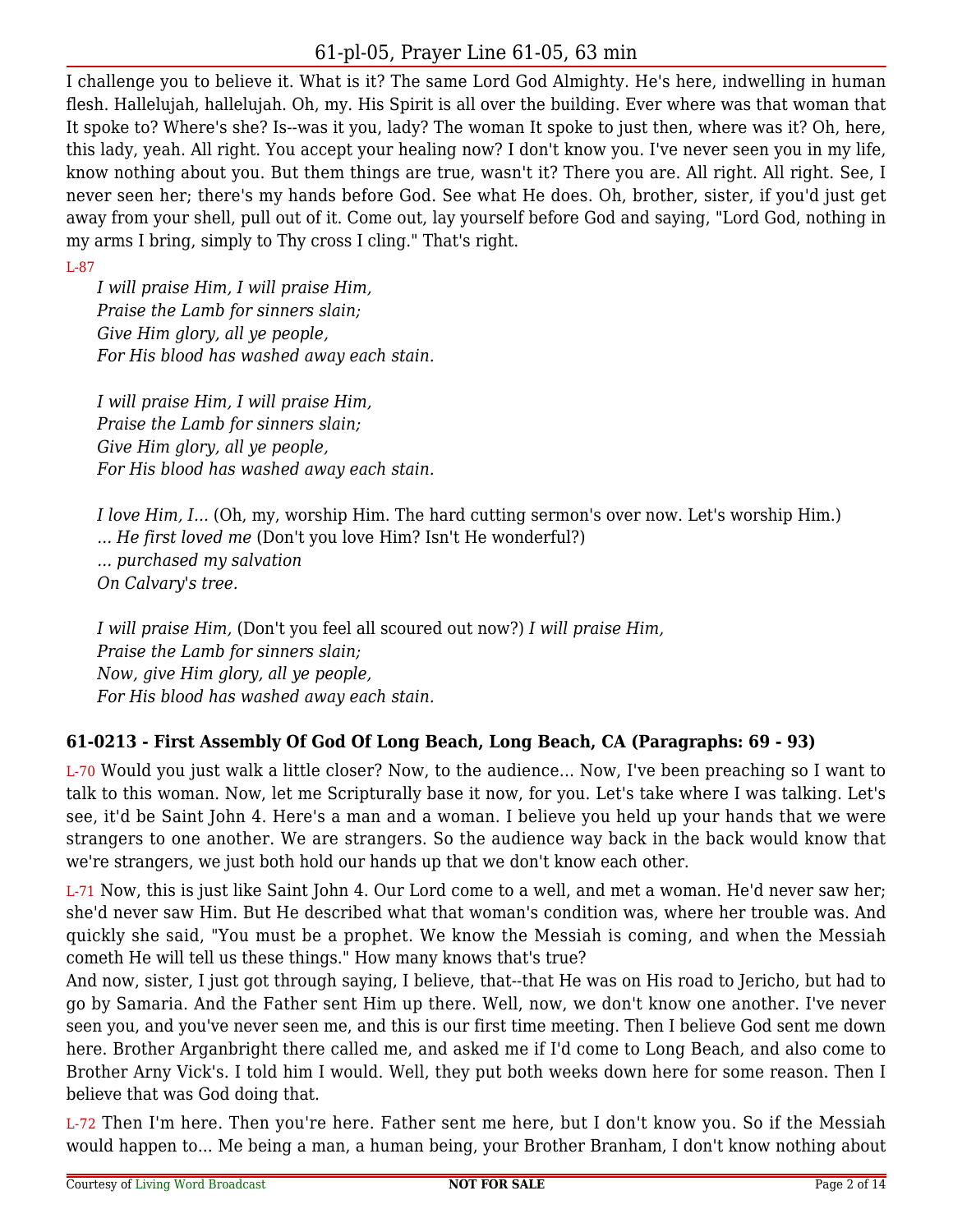you. God knows that, and His Word here. But if the Messiah will come and anoint me, then He'd do the same thing that He did down there. He'd know what your trouble was, and could tell you.

Now, what if--if He was standing here Hisself in person--not me, but Him? You'd say, "O Lord Jesus, heal me."

Now, He couldn't do that. He'd say, "Child of mine, I've already done it when I died for you." But then He'd say, "That you might know that I am He, I will do as I did when I was here on earth, because I cannot change. See? Now, if the Father will show me what your trouble is, then would you believe me to be the Messiah?"

You'd say, "Yea, Lord." And He'd perhaps do the same thing He done, 'cause He'd have to--He's the same.

L-73 But see now, He Himself, the body, Jesus Christ, is setting at the right hand of God in heaven. But He sent back the Holy Spirit, the Spirit that was upon Him. Now, He had it without measure. The Fullness of the Godhead bodily was in Him. I just got a little spoonful. That's what we have, got it by measure. But if I took a spoonful of water out of the ocean, and brought it up here and tested the chemicals in it, the same chemicals that's in the entire ocean is in that spoonful, just not as much of it.

See, as I'm talking I'm watching something. You're aware that something's going on. Now, if the audience can see that, standing between me and that woman stands that Light that you're looking at on the picture. There It is. Now, it makes me feel good, I know He's here. I was a little...?... but He's here now. You're aware that something's going on. I want you to witness to the audience if it's so or not. Just a moment ago a real sweet comfortable-like feeling come, just a nice comfortable feeling. That's right, isn't it? *[\[Colossians 3:1\]](https://lwbcast.net/LWBKJVBible/?scripture=Colossians3:1)*, *[\[Colossians 2:9\]](https://lwbcast.net/LWBKJVBible/?scripture=Colossians2:9)*

L-74 Now, if the Lord Jesus will let me know something about you, that... I know nothing. But if He could tell me something that you have been, or something like that... If He could tell you what you have been, He'd know what you will be. If He could tell you that, you'd be the judge whether it's correct or not.

You are troubled with something with your hip, I believe, something wrong with your hip. That's what you want me to pray for. If that's right, raise up your hand so the people can see. All right. Do you believe now with all your heart? Now, just a moment. See? So that you won't--you'll thoroughly understand it wasn't a guess. But that's as much as Jesus done to the woman at the well. That's right. Is that right? That's right. But now just to let you know that He keeps His Word...

That proves it. You say, "It could've been a guess, Brother Branham." How could I guess that, when right now I didn't know what I told her? It'd have to come off the tape. Now, be reverent.

L-75 Just look again, just merely for a vision, that's all. I'm watching you. Yeah, I see you going back, back, back, Yes, it's--it's in your hip. All right. You got hip trouble, and you got somebody else on your mind that you're praying for. That's a son. Something wrong with him in a cast. That's right. And then, there's something else. That boy is shadowed. That means that he--he needs salvation. He's not a Christian. That's true. Do you believe God can tell me who you are? Would it help you? It would? Mrs. Morris, go believe.

Now, do you believe on the Lord Jesus Christ? Now, just raise up your hands, and say, "Thank You, Lord Jesus."

Our heavenly Father, Thou has not left us alone. Thou has blessed us and give us of Thy goodness. I pray that You'll help us to believe now, and each one be healed. Through Jesus Christ our Lord, we ask it. Amen.

L-76 Now, please be seated. Please, please. Don't move. Stay still. See, each one of you is a spirit. How many knows that? Sure. Look here. What is this? My finger. What's this? My hand. What's this? My ear. But who's me? See? It's my--me inside. This is what belongs to me. That's what I'm talking about: you, your spirit. And by being anointed now with His Holy Spirit, I'm in contact with you. Pray. Pray; don't doubt. What could happen right now if the church would just get alive. See?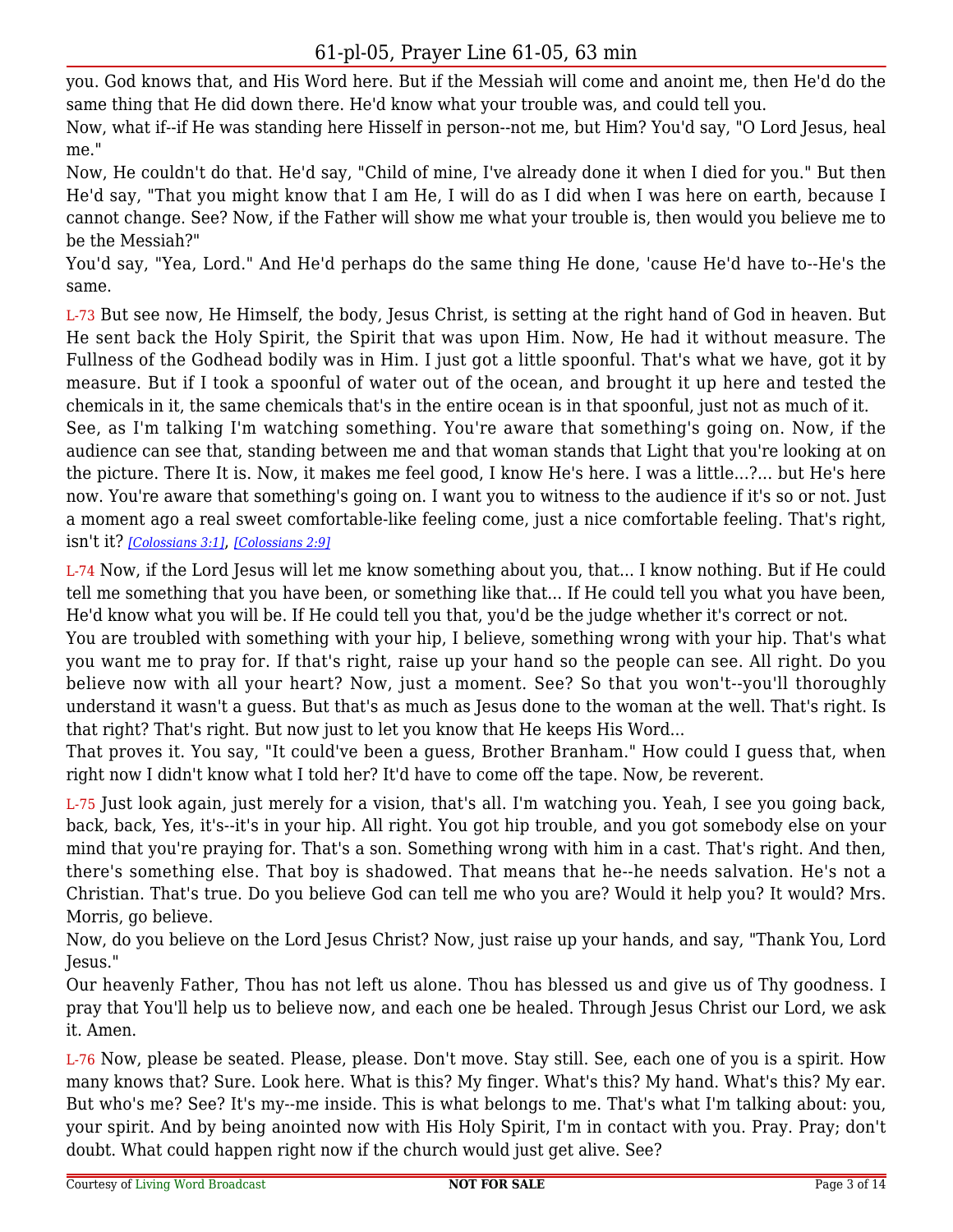Is this the next person? How do you do, lady? We are strangers to each other, too, I suppose. I do not know you, but God does know you. And if He knows you, then the only way I'd be able to know you would be by something He'd tell me.

Jesus said, "I do just as the Father shows Me." See? And that's the only way I could do, just as Father would show me. But if He will show me what your trouble is, will you believe Him? *[\[John 5:19\]](https://lwbcast.net/LWBKJVBible/?scripture=John5:19)*

L-77 The colored lady setting there, right out here, with high blood pressure, do you believe Jesus Christ make you well now? You touched something, didn't you? All right. You're healed. Now, Jesus Christ heals you. Now, tell me what she touched. Tell me what she touched. She touched the High Priest.

I don't know that lady. Never seen her... But I turned here, and I knowed this was a white woman; and I looked; there was a colored lady standing here. I looked around. She had on a little funny-looking thing on top of her head. I thought, where's that? I felt it going just like a heart beat, going "che, che, che, che..." I looked, and there it was. I seen it break loose like that. I seen them put something around her arm and pump it up. And he said high blood pressure. It's over now, sister. Jesus Christ heals you. Is He a High Priest that can be touched by the feeling of our infirmities? Now, be real reverent now.

L-78 We want... God is worshipped. We like to worship Him, but the Holy Spirit's so timid. Just be real quiet. Now, you little fellows be real nice, down here now in front, real nice. Now, real quiet.

Everybody start praying now, saying, "Father, I am needy," while I talk to this woman here, because it's easy to come in contact with her. I don't say He'd tell her anything, but if He doesn't tell her... If He doesn't say one thing to you, if I just pass you by and lay hands on you, you know there's got to be some kind of anointing here. Is that right? I wouldn't know these things. Well then, if you believe it to be the Holy Spirit, you get your reward. If you call it something else, that'd be between you and God. See? I wouldn't know. I can only declare the Bible says it. Here it is to prove it.

L-79 Now, our sister standing before me, she's suffering with a nervous condition and something wrong in her throat. That is right. If that's right, raise up your hand.

Do you believe? Just watching now. I believe it would be better if I just take my time with a few of them like that. Just watch. I think it'll hold the audience better than just start running a big crowd here. Now, just be real reverent. I feel led to do this.

There's something else on her mind. She hasn't--she hasn't delivered herself yet. There's something else here. Yes, I see what it is. It's a trouble in your side. It's a growth, isn't it? Do you believe God can tell me what side it's in? It's in the left side. If that's right, raise up your hand. Do you believe now?

There's something else on your heart. That's a man. That man's your husband. He's setting out there. Do you believe God can tell me what's his trouble? Will you believe for him and put that handkerchief on him? He's got trouble with his eyes, and with his ears. If that's right, raise up your hand. Go, put the handkerchief on him, and be well in the Name of Jesus Christ. Have faith now. Have faith. *[\[Acts 19:11-12\]](https://lwbcast.net/LWBKJVBible/?scripture=Acts19:11)*

L-80 Now, the whole thing's becoming like a light all over the building right here. So now be real reverent. And if I don't get to see you after this for awhile, well, we'll see you tomorrow night. Now, be real reverent everyone now, and try to help--work with me. You realize... If anybody wants to come and take my place, you can come right on. See, see? But just be real reverent. Now, believe. I'm here...

I'm not a preacher. I--I haven't the education to be a preacher. God gave me maybe something else (See?), so I could help you. Your pastor can preach to you and help you, but He--He gave me this to help you, 'cause I love you. And He loves you, and He'd want me to express His love to you.

L-81 How do you do? Now, here's a beautiful picture again, a colored sister and white man. Now, that's the same as it was at Samaria: a Jew and Samaritan. But Jesus quickly let her know... Said because that we was raised in a different part of the country, and turned our skins different color...

God's God of all races. He's like a flower bed. He has white flowers, and red flowers, and blue flowers. And that's His bouquet. See? He--He makes us this way. But our hearts... We all come from one person,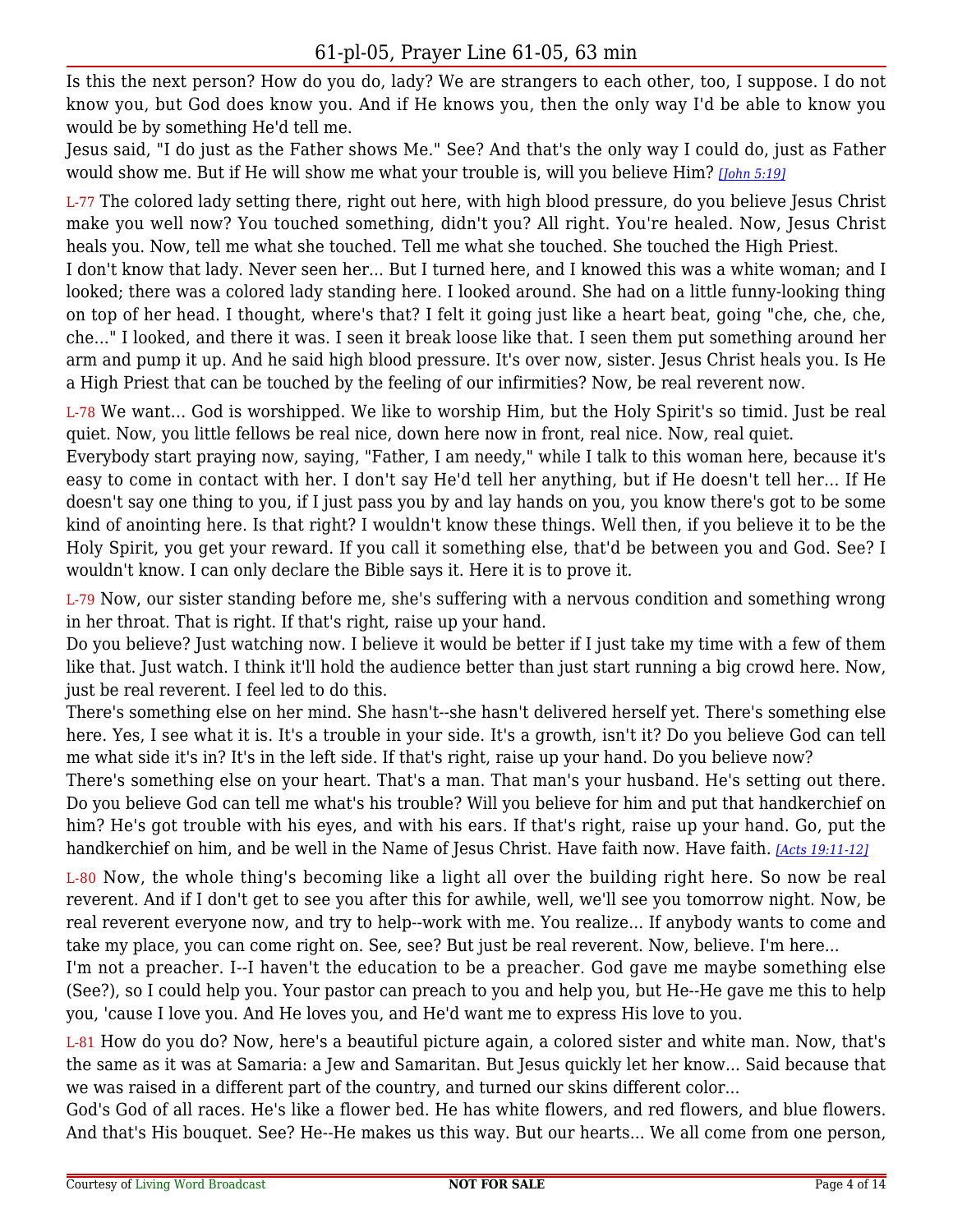Adam and Eve. That's right. The country we lived in, it changed our colors. It has nothing to do with our spirits and hearts. That's true. God's just as real to you as He is to anybody else. You believe that? And you believe me to be His servant? You believe the things that I've said? I know you do.

L-82 I just come from Africa recently... last few years. Going back again too. Oh, to see that faith, that simple faith. If God will reveal to me what's your trouble, will you believe me to be His prophet, or His servant? You'll believe it. May He grant it. Rectal trouble. It's a rectal. Now, all you colored people believe, now. This is your sister. Wait. Something more than that too.

You said it was an intestinal trouble, the intestines. And they're shrinking, shriveling up, collapsing, the intestines. That is right. Do you believe with all your heart? Do you believe me to be His servant? If I tell you what your name is, would you believe me better? Would the audience believe better? Would you believe? Mrs. Jefferson, go home, Jesus Christ makes you well. God bless you. Have faith in God.

L-83 How do you do? We're strangers to each other. Tell me when I get three by, then I'll... We're strangers to each other. I do not know you. You do not know me. Ma'am? You've been in my meetings, but I wouldn't know you. You just set out in the audience. All right.

Something happened, but I missed it. It was in that corner. Maybe it was that lady, the lady that just set down. Was you the lady that was just prayed for or something? Yes. I--I watched that Light. It left the platform. But I thought it was a man. It is a man, setting right there with throat trouble. Yeah. Yes, sir. The man setting by you is real happy, 'cause he just got healed, the glory of God upon him. That man had throat trouble. Your throat trouble has left you, sir. You're praying, setting there praying for you brought the power of God upon you. Go now, your sin's forgiven; your throat's healed. Go and be made well, in the Name of the Lord Jesus.

L-84 I challenge you; have faith in God. That lady setting right behind there, looking right at me as hard as she can, don't you see that Light standing over her? She's suffering with a bladder trouble. You believe with... Raise up, sister. Stand up and accept your healing. All right. Go, and Jesus Christ makes you well. I never seen the woman in my life. Are we strangers to one another? Raise up your hand, lady, if that's right. All right. Go home, be well. When you set back down, there's a lady setting right next to you there, bothered with throat trouble also. Stand up, lady, and accept your healing. We're strangers to one another? Go home and be well. Jesus Christ makes you well.

Can't you see that He lives? Christ lives. He's the same yesterday, today, and forever. Just have faith in God, children. Have faith in God, don't doubt. Just believe with all your heart. "If thou canst believe, all things are possible." *[\[Mark 9:23\]](https://lwbcast.net/LWBKJVBible/?scripture=Mark9:23)*

L-85 You got a nervous condition, cough. That's what makes you cough. It's your nerves. You're afraid there's something wrong in your throat, but it isn't. When you get nervous, that's when you cough more. That's not your main thing, though. You're praying for somebody else. He had an accident, didn't he? Son, in the hospital. He's semiconscious. You're scared whether he would die or something. He--he has been saved, but you're a little afraid. He wasn't prayed up just right. Isn't that right? If that's right, raise your hand. It's all right. It's okay, go on. He will come out of it. You believe with all your heart, and don't doubt. Have faith.

Do you believe me to be His prophet, or His servant? That staggers people when I say that. I don't claim to be a prophet. I'm just His brother. I'm--I'm His servant, your brother.

L-86 Just a moment. Just a moment. Something happened. Somewhere in the audience. Be reverent now. That's it. Be real reverent and pray now. Just reach up and say, "Lord Jesus..." I don't care what you have...?... say, "That man don't know me. I haven't got no prayer card, I'm not going to be in that prayer line. He don't know me. But, Lord, if You'll just let me touch Your garment, then You turn him around to me." See? Just see if that isn't right.

Just... Now, be real reverent. We are strange to each other; we do not know each other. If that's right,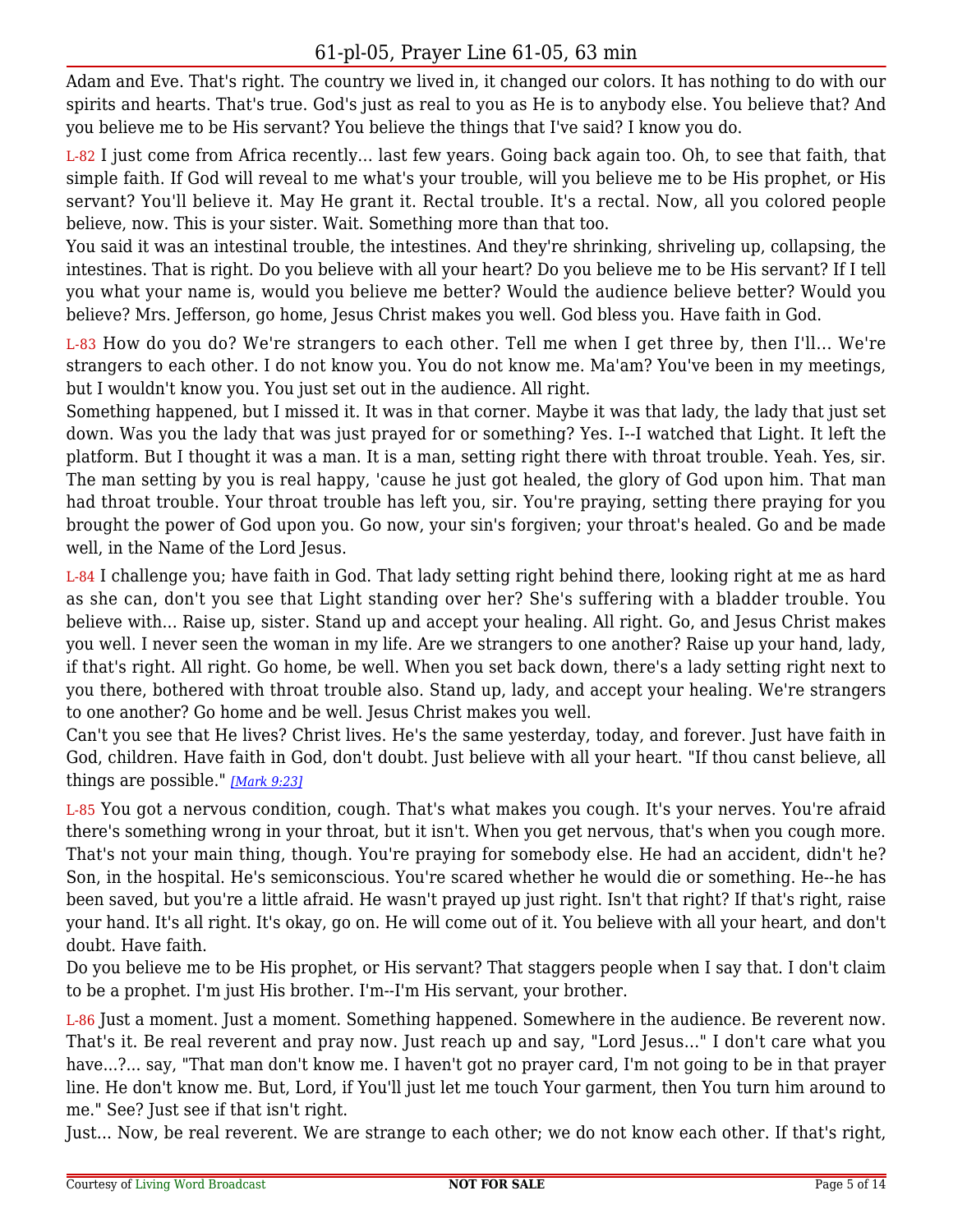just so... We raise our hands so people see. All right. We are strangers to each other, and--but God knows us both. Do you believe me to be His servant? Now, reason I say that, He told me... You've probably read my book. Have you ever read that? He said, "If you get the people to believe you." Believe what? Not believe me to be Him, but believe that He sent me. See? He has to get somebody somewhere. See?

L-87 So He's got other men on the field, great men. I'm one of the small... But my little part, I like to do for Him to show Him my expression about my love for Him, to be reverent. I love Him with all my heart. And I cannot love Him without loving you all. See? For He'd rather I'd love you all than love Him. I'd rather you'd love my children instead of loving me. And me, being a parent, thinks that, what about Him?

Now, you say, "Brother Branham, what are you doing?" I'm waiting to see what He will tell me. If He doesn't tell me nothing, and I just come lay hands on you, would you believe anyhow? You'll believe anyhow. Would the audience believe that way anyhow? There it comes, though.

L-88 You've had an operation. It's pretty serious. It isn't doing well. You're scared. You're afraid it's cancer. Now, do you believe He can tell me what the operation was? I see the operation. It was a gallbladder, I believe. That's right. You're scared. If I don't say nothing, what it is, or whether it is, if God will just let you have faith, that's all you need, isn't it? Is that right?

If He will tell me who you are, or where you're from, or something like that, or something else in your life, will you believe? Would you make you believe real... You know that I don't know you. You're not from here. You're from a place called Downey. You're Mrs. Kelly. Now, go back; you're healed. Jesus Christ makes you well. Do you believe? Have faith in God. Don't doubt.

L-89 That woman... Is that the woman that was just healed, or prayed for? That Light was right there just a moment ago, right where she was at. Somebody praying. Young man, do you have a prayer card? Do you believe me to be His prophet, His servant? Do you believe God will heal your friend? If I'll tell you what's wrong, will you believe it? Cancer. Have faith and believe. Now, he will get well. Amen.

The lady setting right back here looking at me, got trouble with your foot. It was caused from an operation. Wearing glasses, brown hair, do you believe with all your heart? Raise up your hand. All right, you can go home and be well. Jesus Christ heals you.

Do you believe, sir? In the Name of Jesus Christ, go and be healed. Amen. Have faith now. Don't doubt. Lady, you got something wrong with your eye. If I will tell you what it is, will you believe? It's cancer. Will you accept your healing? Then in the Name of Jesus Christ, go and be healed. Everybody pray now. Have faith.

L-90 My, here's another cancer. You believe that God will make you well, sister? Come, let me lay hands on you while the anointing... Go now and may the God of heaven heal you and make you well.

That kidney trouble left you while you were setting there. Go and be made well. Believe on the Lord Jesus with all your heart. Don't doubt. Just believe with all your heart. All right.

Come, lady. Do you believe me to be His servant? God can heal heart trouble. Don't you believe that? Do you believe yours was healed? Then go on your road and say, "Thank you, Lord Jesus," and be made well.

You had a lady's trouble, and also a heart trouble. Do you believe it's gone? All right, go on your road and say, "Thank you, Lord," and be made well.

A man of your age should have a little prostate, nervous trouble, but one of your great things is a killer. That's heart trouble. You believe that He will heal you? If that's right, raise your hand. Go and be well. Jesus Christ make you well.

L-91 Come, believing now. How do you do, lady? You're awful thin, but you got a shadow over you. You're shadowed to death. It's a cancer, a killer. Do you believe God will make you well? Go, and I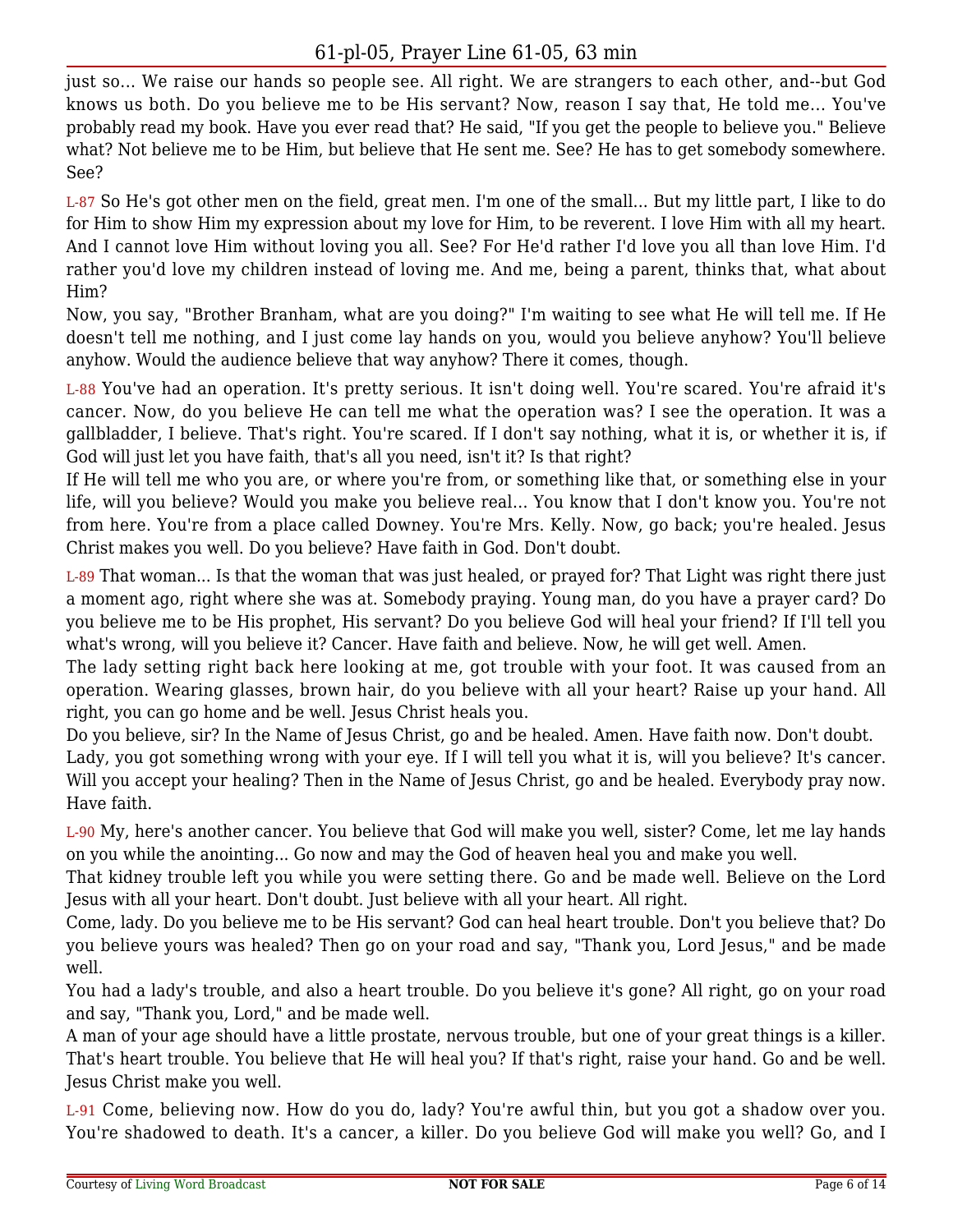rebuke that devil from my sister. In the Name of Jesus Christ, Satan, come out of her.

I'm a stranger to you, lady. You believe God can tell me what your trouble is? Would you believe? Wait a minute. Setting right there with stomach trouble, sir, you believe God makes you well? Do you believe with all your heart? Black-headed man, young fellow with a white shirt on, praying there with... That's it. Go home and eat now. It's a nervous stomach, had you blocked off. Do you believe on Him with all your heart? Do you accept your healing? Stand up, if you do. Just raise right up. All right. Go home. Jesus Christ makes you well.

If God can tell me what's your trouble... Do you believe me to be His prophet, His servant? Your diabetes will leave you, if you'll believe. Go home and be well. Jesus Christ will heal you.

L-92 Now, lady, you got several things wrong with you. That's right. As a lady your age, that actually have that. But the thing that you want me to pray for is a heart trouble. That's right. You have a nervous, weak heart. When you lay down it gets worse than ever. So now, if you'll believe with all your heart, you can go home and be well. Jesus Christ make you well.

How about believing, setting there in that lawn chair? I can't heal you. Got a prayer card? God can make you well, if you'll believe. You can't set there and live, like the lepers that set at the gate. They said, "Why set we here till we die?" You got in contact with something. You're in contact with Him now. You touched His garment, if I could just get you to see it. You're dying with cancer, but if you'll believe with all your heart, Jesus Christ will make you well.

The lepers said, "Why do we set here till we die? If we set here we'll die." If you set there, you'll die. Rise up in the Name of Jesus Christ. Go home and be made well then. *[\[II Kings 7:3\]](https://lwbcast.net/LWBKJVBible/?scripture=2_Kings7:3)*

L-93 All that wants to believe on Him, you believe with all your heart? Stand up on your feet, every one of you, and accept your healing. Raise up your hands. Hallelujah. Here's--here's another woman out of a wheelchair standing up. They're standing up everywhere around over the building down here. Down here they're getting up. Stand up out of your wheelchairs. Get up. This is... the Son of God is in your midst, Christ the Healer. Stand up. Raise up your hands and give Him praise.

Lord Jesus, I cast out the devil of doubt in this building. Come out of here, Satan, I challenge you in the Name of Jesus Christ.

## **61-0215 - First Assembly Of God Of Long Beach, Long Beach, CA (Paragraphs: 78 - 90)**

L-79 Now, as you see the people standing (raise your heads), the ones that's standing I want you to shake their hands as they set down. Up there in the balcony, there right here, you, any of you Christians near them now as you're seated, just shake their hand, say, "God bless you." Shake this little boy's hand here. God bless his little heart there. Some of you mothers setting there, right here... That's right. God bless you. God bless you, brother, with the broken foot there. Don't worry, you'll be all right. I knowed that a couple nights ago, so just don't worry about that. You're all right. So... Up there in the balcony, all of you. See? It's all all right. Oh, isn't He wonderful?

"Jesus, Thou Son of David, have mercy on me." Say, "Brother Branham, do you believe that to be the truth?" Why, certainly I believe that to be the truth. I wouldn't stand here and preach something I did not believe. I get in trouble all the time by preaching things I do believe. That's what it is. I... But I believe it because God said so, and that settles it to me. I believe that such as--that those people, that little girl, little boys, and these people here called Him from glory just the same as blind Bartimaeus stopped Him on the road. You believe that? *[\[John 20:23\]](https://lwbcast.net/LWBKJVBible/?scripture=John20:23)*

L-80 How many of you is sick, raise your hands, the sick and needy. Amen. How many believes that that same God... I don't know. All right. I--I... Something struck me then. He's here. The Angel of the Lord that you see in that picture, God being my judge, at the day of the judgment you'll find out He's right here now. That's right. The Angel of the Lord is here.

Somebody somewhere, somewhere is suffering. They've got faith. Something's moved. Somebody has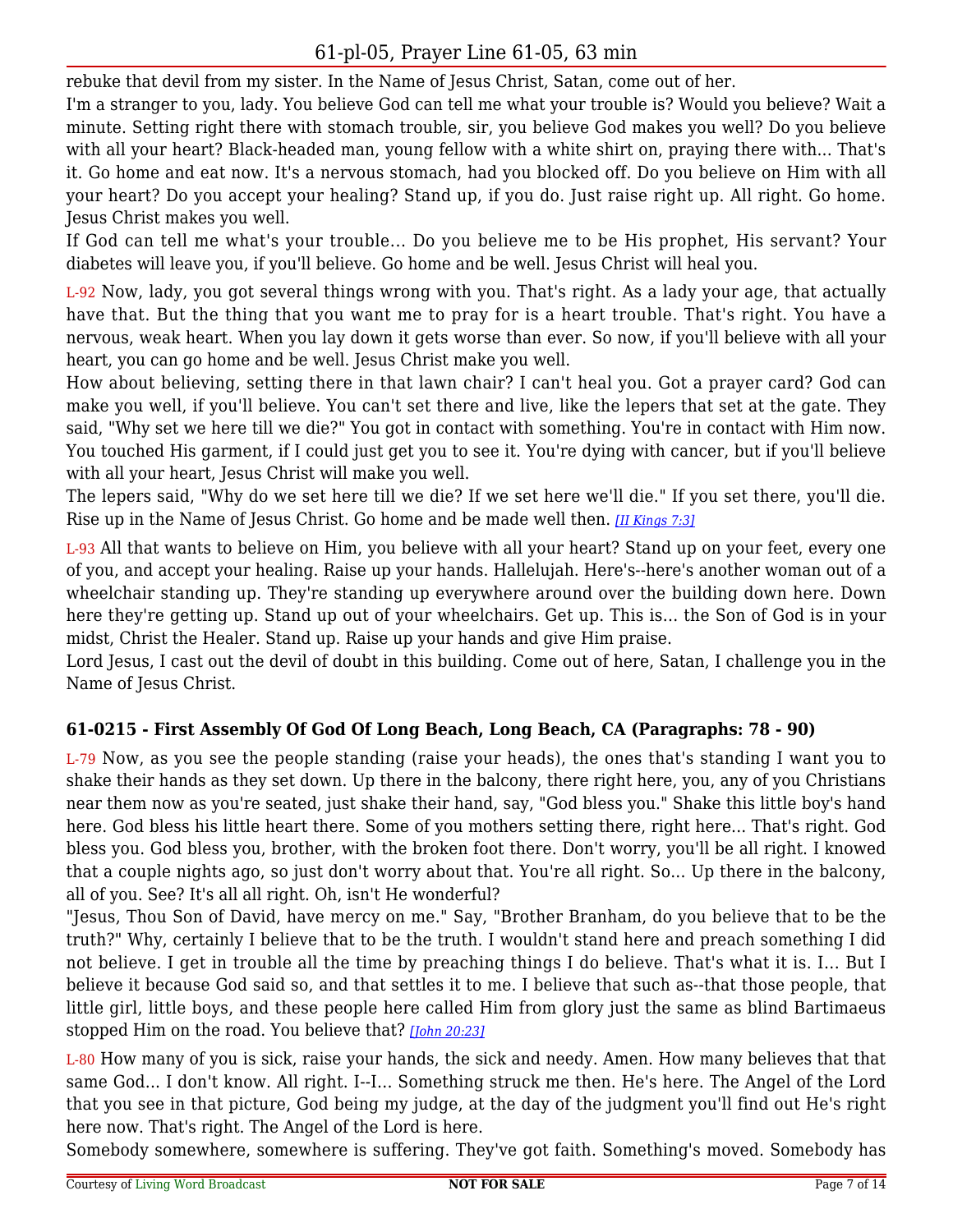done something somewhere, or done something. He wouldn't have come like that and me trying to hold this to a Gospel service.

You have any prayer cards? You don't. Well, you don't need them. You don't need them. You have faith and believe. If I've told... You young converts here, being He's here... All right. Friends, you'll never know what a feeling that is when He--He strikes you. You know what you're talking about then. That's right. Yes, you know what you're speaking of. Oh, I'm just as positive as I can be. You have faith now. Just believe.

L-81 Sarah set in the tent and she said within herself. She laughed, and the Angel turned and said, "Why did Sarah laugh, saying within herself that this couldn't be so?" Is that right? How about the woman that touched His garment and He looked? Don't you believe He's that same High Priest tonight? And you young converts, I want to prove to you that that One that you touched... Sister honey here, you and the young--the sister setting here, and the brother, the little boy, and that little boy and girl setting over there, I want to show you that it was the same Lord Jesus that made the promise. Oh, my. Oh, I wish I could feel this way all the time. Right. Have faith in God. Pray, all of you. Just be in prayer. *[\[Genesis 18:13\]](https://lwbcast.net/LWBKJVBible/?scripture=Genesis18:13)*, *[\[Luke 8:45\]](https://lwbcast.net/LWBKJVBible/?scripture=Luke8:45)*, *[\[Hebrews 4:15\]](https://lwbcast.net/LWBKJVBible/?scripture=Hebrews4:15)*

#### L-82 I'm going to turn my back to you. What that Angel of the Lord did? To show you we're in the days of Sodom, and show you we're at the last days, that this country here is a modern Sodom, to show you that the Angel of the Lord is still the Angel of the Lord... Now, you have no prayer cards, so we won't have no prayer line. But you don't have to have prayer cards. The only thing I ask you to do is believe that I've told you the truth, the Gospel truth, and it's God.

I'll look at these ministers back here. You believe this, brethren? With all your heart? You believe the Gospel I've been preaching is the truth? God bless your hearts. There's an awful good feeling behind me, faith of you brethren. A lot of times this week I've chopped and cut and everything else. I don't want you to think I've hurt you. I love you. You're my brothers. But you yourselves know that the church is moving away. We got to bring it back, bring it back. We've got to bring it back.

L-83 Now, here it is. There's a woman before me. I'm looking right at her. Somebody out there is touching the High Priest. I see what she looks like here. Just a minute. Somebody touched Him, just the same as the woman touched our Lord Jesus. That's what this woman done, and I'm just acting in His place. You see?...?... Are you understanding? Now, it'll be... I'll catch it just a moment. There's... It comes from... Now, somebody touched Him. Each one of you is praying. Believe now with all your heart. Set real quiet; believe.

Yes, sir. It's a lady sitting right over there in a corner. Yes, that's right. You have a prayer card... No, I know you don't have a prayer card. I don't know you; God does know you. See, I want all of you look this way. Can't you see that Light hanging over the woman there? See that--that little--just right above her. See that mystic looking Light hanging right above her there? Now, watch, It's opening up. The woman has been examined by a doctor of some sort, and they told her she had a growth, some sort of a... She's pending an operation, but she won't receive the operation. She's trying to trust the Lord for her healing. If that's right, raise up your hand, lady.

L-84 Now, you young converts... That lady setting right next to her there, she seemed to be a... That Light moved right over to that lady setting right by her. There It is again. I thought It went back to the lady, but It went to that lady. She's a believer, a Christian believer. She's got some kind of a--like an allergy, a breaking out on her hands. That's right. I don't know you, do I, lady? You don't have any prayer card, of course. Do you believe that you're going to get well? You believe that was God? You--you believe that, that--that I can tell you what you was praying about? You believe that? By God... (Keep quiet, keep quiet, set down, please.) You believe? Mrs. Bossler, you believe now that you're going to be made well? God bless you. That's who you are, isn't it?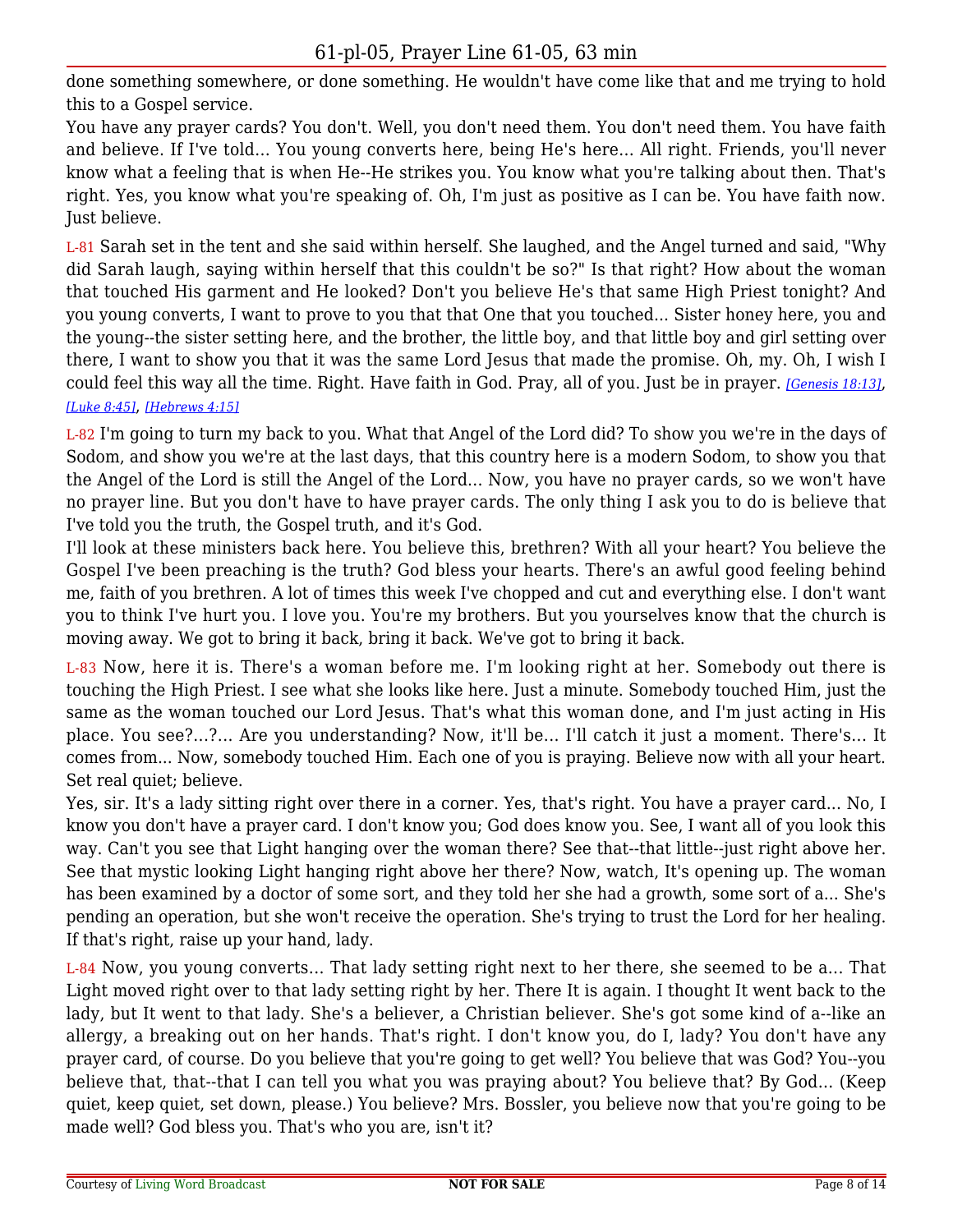L-85 What about you, little fellow, setting right here? Here It is right here to you. You believe? I see you're kind of stooped in your shoulders, like that. But there's something else besides that's wrong with you. If God will tell me what's wrong with you, will you believe me to be His prophet, His servant? It's a stomach trouble you're suffering with. That's THUS SAITH THE LORD. That's right. Not a ulcer, you're just nervous and upset in your stomach, is what's doing it. That's exactly. If you believe with all your heart...

L-86 You believe? Now, be real reverent. Don't move. You see, each time you move that--that--that does something. You see? Be reverent. What about somebody this direction here? It's come over here, now It's go over here. You believe? When we get three or four, say--say something. Have faith; don't doubt. I just have to watch wherever I... I wish I could just say this or that. I can't. I just have to watch. Faith is so unconscious to people...

Little lady setting right there looking at me. No, right behind you, sister, right... Yeah. Got trouble with your eyes. That's right. You--you believe He will heal you of that? If you don't, you'll lose your sight. It's getting dimmer all the time. You just believe with all your heart. You believe God can tell me who you are? You know I don't know you. Mrs. Johnson, you can go home and be well...?...

L-87 The lady setting right next to her, you had to get up and go away a few minutes ago. Satan tried his best to rob you from this. You believe God can tell me about your trouble? Would you accept me as His prophet, or His servant? You believe that with all your heart? I don't know you. I never seen you in my life, but you really got a contact with God right now. Right. You're very seriously ill. That's right. It's a gallbladder condition. That is right. Another thing, you have enlarged heart. That's exactly right. Mrs. Miller, raise up your hand if that's right. Go, receive your healing. Jesus Christ makes you whole.

L-88 I challenge you to believe that. I--I just--I just ask you to believe it. All right. Have faith in God. Do you believe Him? "Jesus, Thou Son of David, have mercy on me." Do you believe Him with all your heart? Then hear me, listen. How many believers is here, raise your hand. All right, if you're a believer... Now, put your hand down. Every one of you is believers. How many are sick, raise your hands. All right, believers, lay your hands on one another. I'll quote the same Word. "These signs shall follow them that believe." This is it. Do you believe it? Now, you pray for somebody. You lay your hands on somebody by you, around you, up there in the balcony. Yes, believe.

That lady setting out there in the middle there, suffering with that nervous condition...?... All right...?... I don't know you, never seen you in my life. Is that right? You been nervous, have for years. Christ heals you, makes you well.

Way up there in the balcony. Amen. He heals every one of you if you'll believe it. Now, pray for one another. Lay your hands on each other. *[\[Mark 16:17\]](https://lwbcast.net/LWBKJVBible/?scripture=Mark16:17)*

L-89 Heavenly Father, the faith of this people brought the Lord Jesus Christ in the form of the Holy Ghost back into their midst tonight, saving the lost and healing the sick. O Lord, they are believers. They got their hands on one another. They believe that You are the same yesterday, today, and forever, and the same God. "O Jesus, Thou Son of David," they're screaming out. May the power that raised up Jesus from the grave raise them to their feet from the testimony, shouting and praising the glory of God. May they stand like Bartimaeus, looking at their hands until they see that the power of God has healed them. Grant it, Lord. *[\[Hebrews 13:8\]](https://lwbcast.net/LWBKJVBible/?scripture=Hebrews13:8)*

L-90 Keep praying, keep praying, just keep praying. O Lord, there's only one thing could keep a spontaneous healing service, and that would be unbelief. I've noticed around over the crowd as I look out through here, Lord, see that little streak of dark trying to hold back that glorious Light yonder that's circling around, trying to find its way down through that darkness to touch somebody. O Father God, give me strength, give me faith. May the people understand that You have proved, Lord, that I'm telling them the truth. You said when You was here on earth, "If I do not the works of My Father, then believe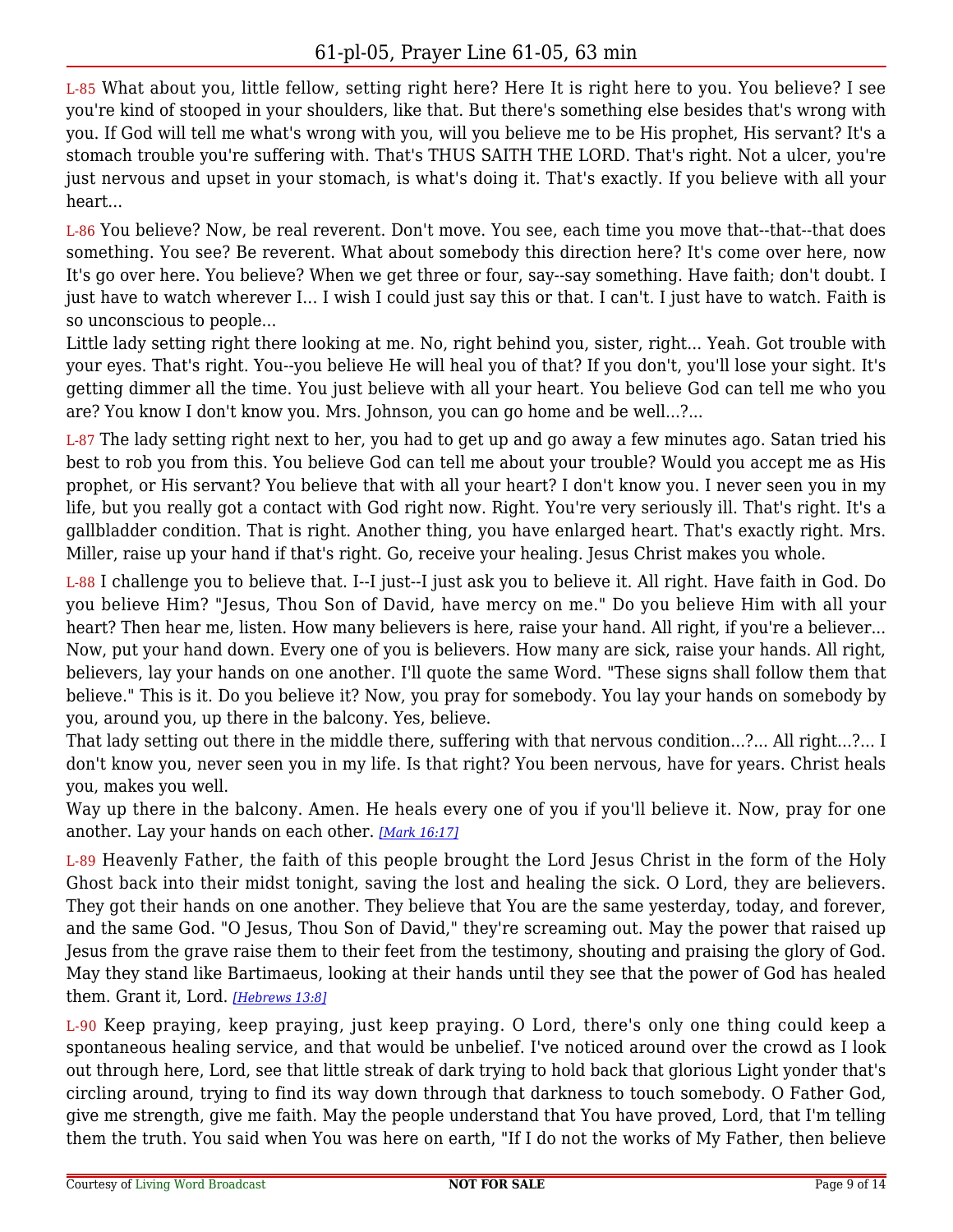Me not." If I do not the works of my Saviour, then may they believe me not. But Lord, You are doing the same works that You did when You were here on earth. O Father, I pray now that they do believe in a portion. Give me faith to break that blackness from over them, Lord, that that power and light of God might fall upon every soul in here, that it might heal every one of them.

Satan, you're exposed. Why, you're a devil, and you're trying to hold this group of people. I challenge you in the Name of Jesus Christ, come out of them people and leave them alone. *[\[John 10:37\]](https://lwbcast.net/LWBKJVBible/?scripture=John10:37)*

## **61-0216 - First Assembly Of God Of Long Beach, Long Beach, CA (Paragraphs: 86 - 96)**

L-87 Now, there's not a person here that I know. I believe I was hunting a few weeks ago with this young man setting right here. Aren't you some relation to my good friend... Aren't... You're Brother Norman's brother-in-law; I believe that's right, isn't it? All right. That's the only person, and Brother and Sister Smith setting here, Brother Gene, and that's all I know of. I'm going to turn and--yes, Sister Upshaw, bless your heart, Sister Upshaw. Oh, how I love Brother Willy Upshaw. Your meeting that night, Brother Kopp, when I looked there and seen, I was trying to talk, and seen him where he fell off of that wagon, hurt his back, and seen they couldn't do nothing for him. Never heard of him in my life. And there he was, Willy D. Upshaw. I said, "How..." Ern come to him. Said, "What about that man?"

I said, "He's run for president one time and would've had the election, if it hadn't been his stand against whiskey and the wrong things. The Democratic party would elected him. But he--he took his stand." And I said, "All these years, sixty-six years, you been on these crutches and wheelchair. But God takes him off of it now." And how sweet. When I get upon the other side I'll see a young handsome looking man coming down and say, "You remember me, Brother Branham? I'm Brother Upshaw." See his little sweetheart there, all of them together. I remember how you cried that night, Sister Upshaw, when you seen him rise up, run to the platform and touched his toes with his hands at about eighty years old. My, how God can do great things.

L-88 All right. The Angel of the Lord set with His back turned. Now, now, I hope you all get this. I am not the Angel of the Lord; I'm William Branham. See? I'm your brother. But He was dwelling in human flesh then that He created Himself and just disappeared. Do you believe that? Now, do you believe that was God? The Bible said it was God. Abraham said it was. What was it? A sign that in the last days... Now, remember, when He come in the days of the Lord Jesus, He--God dwelt in Jesus, don't you believe that? That was a virgin born body, a Seed that come from God Himself. And in that Blood cell, when it was broke at Calvary for our sins, then it sanctified the church, that the Holy Spirit could dwell in the church and continue the works of God on down. "Ye are My witnesses, after you've received power." That's right. *[\[Acts 1:8\]](https://lwbcast.net/LWBKJVBible/?scripture=Acts1:8)*, *[\[Revelation 11:3\]](https://lwbcast.net/LWBKJVBible/?scripture=Revelation11:3)*

L-89 Now, if this, if I've told the truth, then let the Holy Spirit speak to you tonight. I'll turn my back; you pray. See if it's the same Holy Spirit. Now, He has to work with you the same as He works with me. Some of you brethren out here pray for those out there in the audience, ministers and so forth. We'll have the time, ministers. The heavenly Father knows that I do this for no other purpose, but that the- the word that I preach might be made manifest to the church in this day, that the Pentecostal church has gotten away from God. It must come back. It's the Laodicean age.

And, God, if I've said anything against anyone to harm, that wasn't You telling me, You forgive me, Lord, but I did it just the way You gave it to me. So I pray, Father, that You'll vindicate. I spoke of You; now speak that I told truth, Lord. I commit it to You in the Name of the Lord Jesus.

There's several hundred people setting there, many of them sick. I don't know a one of them, You do. I pray that You'll make Your Word fulfilled. When You came here on earth, You said that You did it that it might be fulfilled, which was spoke of the prophet Isaiah, what the Messiah would do. Now, Father, may it be fulfilled again, for You promised it. That's the reason You permit it, in Christ's Name. Amen.

L-90 Now, there's many praying. If I can... If somebody, like the little woman, can touch His garment...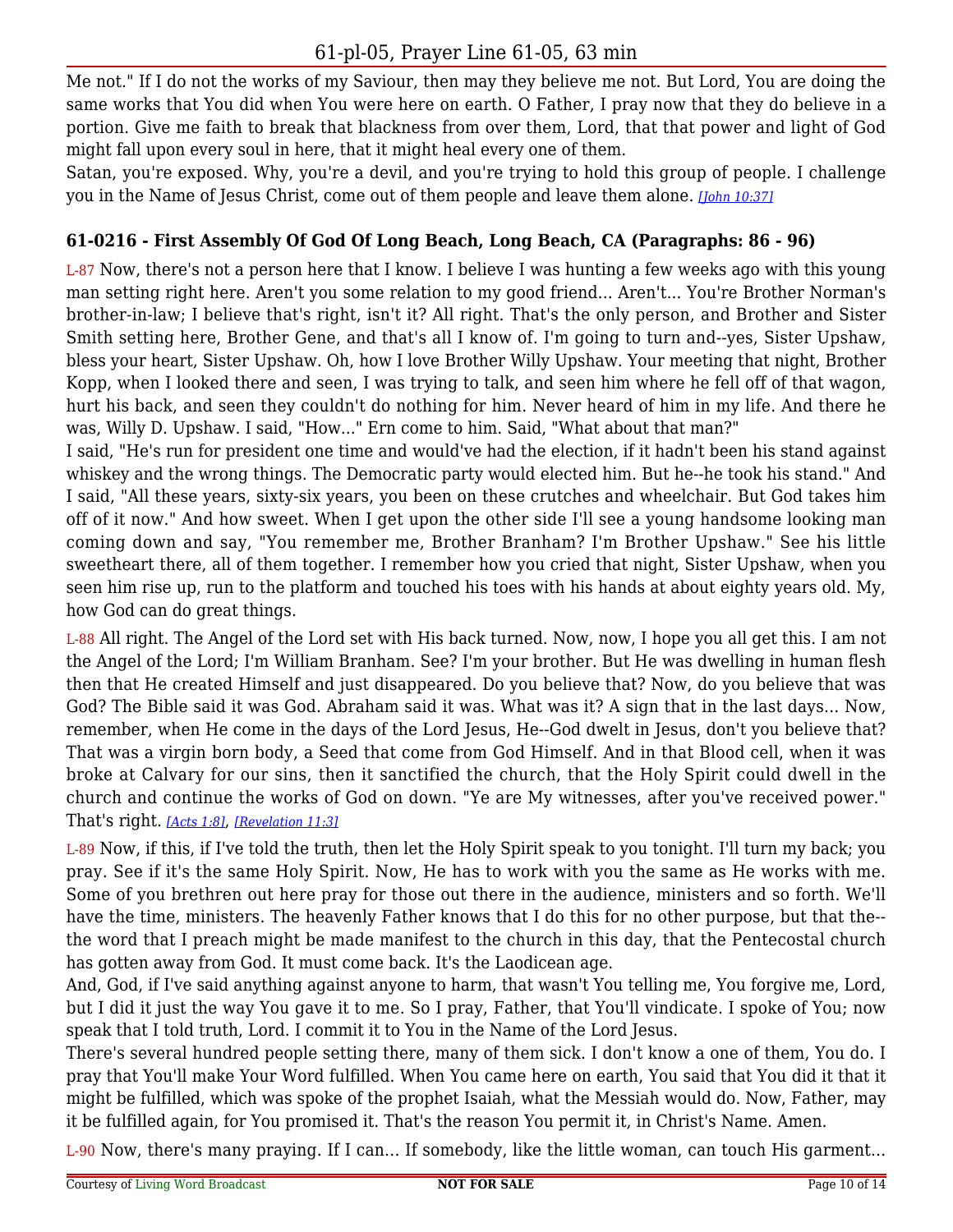Yes, right before me now is coming a vision, and it happens to be it is a woman; she's setting--way I'm standing now it would be to my right, this way. She's suffering with a gallbladder trouble. She has heart trouble also. With my back turned, if I call her name, maybe she'd understand. Mrs. Hanson, stand up and receive your healing.

Now, I've never looked around yet. Now, do you believe? Just have faith. Where was the lady at? She's back this way somewhere. Right there? Was those things true, lady? Are we strange to one another? If it is, wave your hand like this. Was all true, was it? Then the same Angel of God that was setting there at Sodom and Gomorrah to give a sign to Abraham that the hour was drawing close for the burning of Sodom, is here tonight. Just a gift to let myself relax...

L-91 I see Him on someone else. I hope... Now, don't let me stay too long. Just watching a vision, a woman setting here praying. She's got diabetes. Miss Finch, do you believe that God will make you well? If you do, stand up, raise up your hand. I do not know you, is that right? If that's right, wave your hand. Is that what's wrong with you? What? All right. You touched Something, didn't you? What... You didn't touch me, did you? You touched--you touched God that's... God bless you.

L-92 What do you think young man, rubbing your nose? You're in need of God too. You believe? God will describe to me what's your trouble. You don't have a prayer card, I guess... No, there's no... That's right. There's no prayer card. You--you believe me to be His prophet, or His servant, I mean to say. Excuse me for saying that; I'm not a prophet; I'm just His servant. Bothered with nervousness, just so nervous you can't hold yourself still. Isn't that right? If that's right raise up your hand. Do you believe what I'd say would come to pass? You believe it? Will you obey me as His prophet? Then I take that nervousness off of you in the Name of Jesus Christ. Don't never speak of it no more. Go and be made well. Did not our Lord say, "If you say to this mountain, 'Be moved...'" If thou canst believe... *[\[Matthew 17:20\]](https://lwbcast.net/LWBKJVBible/?scripture=Matthew17:20)*, *[\[Mark 11:23\]](https://lwbcast.net/LWBKJVBible/?scripture=Mark11:23)*

L-93 Man setting right back there looking at me. He'd like to come up here; he wants me to lay hands on him. That's right. That hardening of the arteries would leave you if you'd just believe it right where you're setting. Will you do it? Setting right back there, kinda gray, with glasses on, setting right back there looking at me. If you'll believe with all your heart, don't doubt... You believe it?

L-94 Now, look, circled right from that man and he lost it. Rubbing your eyes and turned around and looked with the little... That's it. The lady setting right here, It's right over you with the heart trouble, setting there. Do you believe that God will make you well, right there? Yes. All right. You get the healing; it's yours. All right. God bless you.

L-95 Be alert; be ready to catch it at any minute. Mighty sweet person, got a lot of faith, you're in a good contact with God. I don't know you, but do you believe that God will heal that heart trouble you got too? You got trouble with your leg too, don't you have, your limb? Yes, you got a daughter that's unsaved, you're praying for. That's right. You're not from here; you're from North Hollywood. You know who I'm talking about now? You want me to call your name? Miss Beard, stand up on your feet and accept it in the Name of Jesus Christ.

You believe? Now, what is it, friends? Is those things true, lady? If it is, wave your hand. See, it's right. See? Now, do you believe? I never seen the woman in my life. Now, see, the whole building... Now, they- -they touched me (See?); I know it's just enough now. They watch me, you know, when I have enough.

L-96 Now, let me tell you, my friend; I've told you the truth. God's vindicated that I've told you the truth. The very anointing of God that's preaching this same Word and saying these things, is the very anointing Who declares that God is here doing the same thing. Do you believe with all your heart? How many of you want to receive the Holy Ghost, raise up your hand, say, "I'd like to receive the Holy Ghost." The pastor tells me there's a room right down there just waiting for somebody to come down to be--go in to be prayed for. Why don't you receive it? Go down there and--and receive the Holy Ghost. Let's all stand on our feet at one time. Let's raise up our hands and give God praise, everybody in your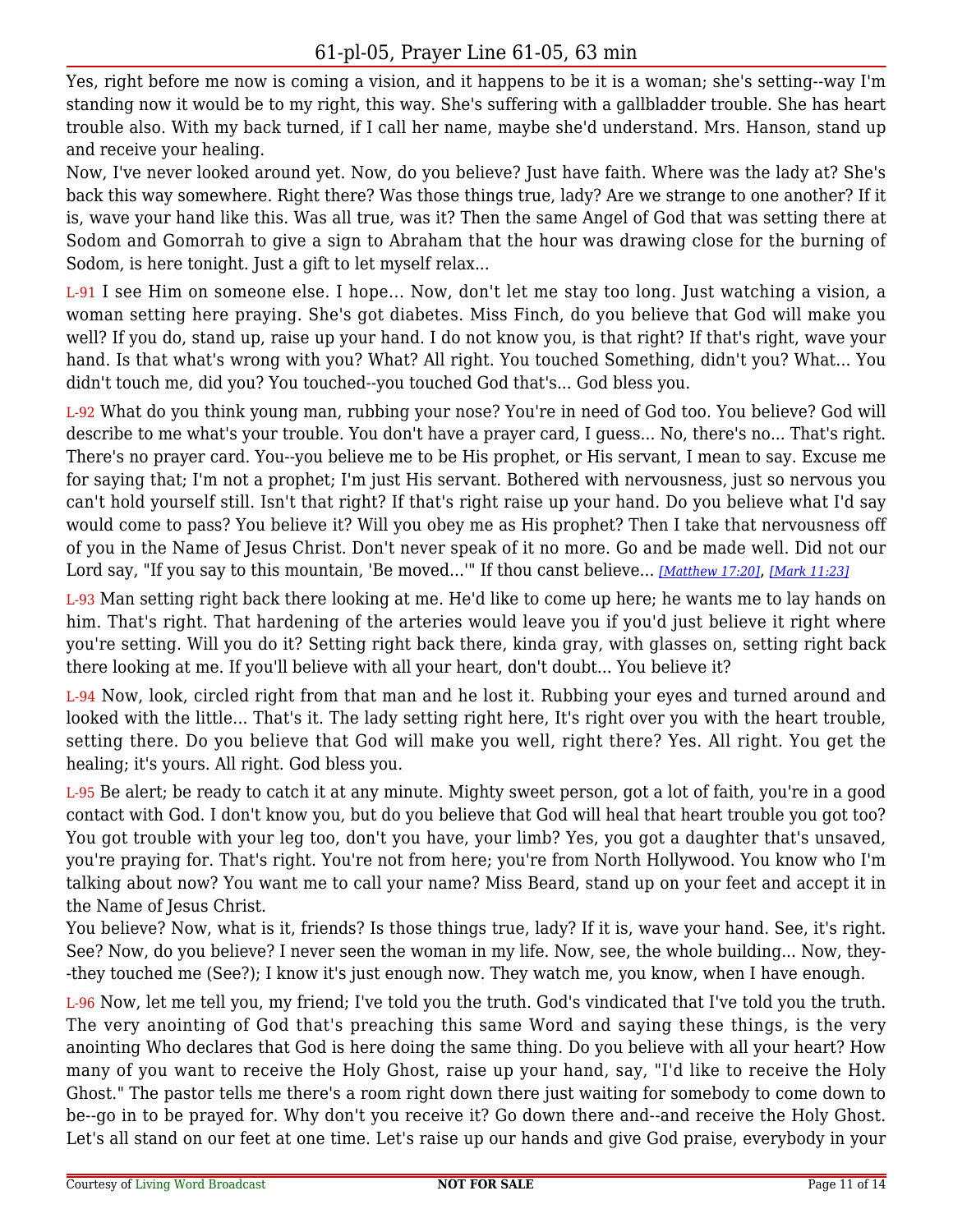own way. Don't... Just believe it.

Heavenly Father, I give praise and glory unto You for all the mighty works, all the things that You have done. You're the infallible God. You're the One that's the same yesterday, today, and forever, You never fail.

Now, put your hands over on one another. Lay your hands on one another to be healed and receive the Holy Ghost. Now, pray for that person. Pray for one another. Up in the balcony, up there, put your hands on one another; pray for one another, that you might receive the Holy Ghost. If you'll not doubt, God will give every one of you the baptism of the Holy Ghost and will heal everyone. *[\[Hebrews 13:8\]](https://lwbcast.net/LWBKJVBible/?scripture=Hebrews13:8)*

## **61-0217 - First Assembly Of God Of Long Beach, Long Beach, CA (Paragraphs: 76 - 85)**

L-77 Oh, my. I know I've told the truth; I know it. "My sheep will hear My voice." Jesus said, like He said there, the sign how do you know He's here? Listen, the Holy Ghost is right here now. I hear Him speak with tongues, interpret. I see Him do signs and wonders. And see Him even... And the last sign was to be the Messiahic sign. Jesus said, "Just..." What was the last sign that Abraham had just before Sodom burned? That Angel stood there, God Himself in flesh. We've took that, haven't we? Abraham called Him, "Elohim," God. Stood there a Stranger, and watch what He called Abraham: called Abraham his new name; he just got it a few days before. Instead of Abram he was Abraham. Called Sarah her princess name. "Abraham, where is your wife, Sarah?" How did He know he's married, and how did He know he had a wife, and how did He know her name was Sarah? *[\[John 10:1-16\]](https://lwbcast.net/LWBKJVBible/?scripture=John10:1)*

Said, "She's in the tent behind You."

Said, "I'm going to ('I,' personal pronoun there.), I'm going to visit you according to the time of life. You know, I'm going to do this; I promised you. You've waited for it for twenty-five years."

And Sarah in her heart laughed and said, "Would I ever have joy with my Lord, seeing I'm old and passed the years of bearing. He's old too."

And the Angel said, "Why did Sarah laugh, saying in her heart, 'It just can't happen.'" Jesus said, "As it was in the days of Sodom, so shall it be in the coming of the Son of man." *[\[Genesis 18:1-15\]](https://lwbcast.net/LWBKJVBible/?scripture=Genesis18:1)*, *[\[Luke 17:29-30\]](https://lwbcast.net/LWBKJVBible/?scripture=Luke17:29)*

L-78 How did He--how did He condemn the nations? When He stood to Peter and said, "Your name is Simon; you're the son of Jonas."

He said, "Oh, that's--that's it."

When Philip come, got Nathanael, told Nathanael, said, "Nothing good could come out of--of Nazareth." Said, "Come. See?"

And when he come, looked at him, He said, "Behold, an Israelite in whom there is no guile."

Said, "Rabbi, when did You know me?"

Said, "Before Philip called you when you were under the tree, I saw you." *[\[John 1:40-50\]](https://lwbcast.net/LWBKJVBible/?scripture=John1:40)*

L-79 Went up to the way of Samaria. That was the Jews, now the--now the Samaritans. Not Gentiles, we wasn't looking for no Messiah. We had a club on our back; we were heathens (See?) worshipping idols. So He didn't perform that before Gentiles. But if He did it to the Jews and Samaritan... There's only three races: Ham, Sham and Japheth's people. Now, if He did that to Samaritan woman, He'd went to her; He said, "Bring Me a drink."

She said, "Ah, it's not customary for you, being a Jew, ask a Samaritan woman some--such."

And He said, "But if you knew Who you were talking to."

Said, "Go, get your husband then."

She said, "I have no husband."

Said, "That's right; you had five."

She said, "Sir, I perceive that You're a prophet. Now, we know, we--we have good teachers down in our country, down here in Samaria. We know that when Messiah cometh, He will do this, but Who are You?" He said, "I'm He."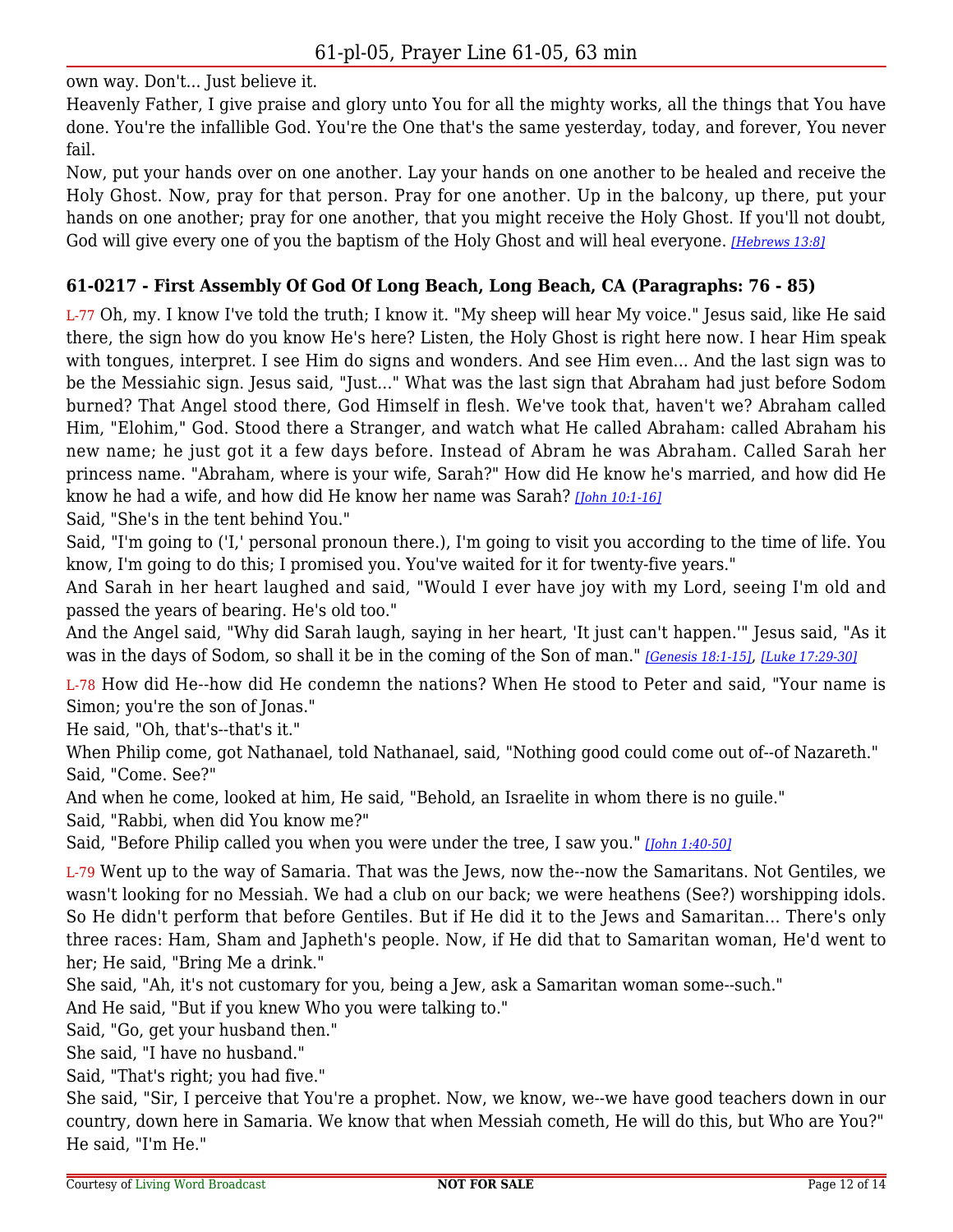She went into the city and said, "Come, see a Man, Who told me the things I've done: isn't this the very Messiah?" And the Bible said they believed Him to be the Messiah on account of what He told the woman. She knowed more about God than half the preachers of Hollywood do. Ha, that's right. Being in her condition. 'Cause she was trained by the Holy Spirit There you are. He's God; He's still God; He certainly is. *[\[John 4:5-30\]](https://lwbcast.net/LWBKJVBible/?scripture=John4:5)*

L-80 Look at him in the tree that morning when he looked down, Zacchaeus was going to hide (You see?), where He was at. When He come by He stopped and said, "Zacchaeus, come down, I'm going home with you for dinner." *[\[Luke 19:1-10\]](https://lwbcast.net/LWBKJVBible/?scripture=Luke19:1)*

Look at blind Bartimaeus touching Him out there. "Thou Son of David, have mercy." Stopped Jesus, and all that racket going on. See, He knew it. *[\[Mark 10:46-52\]](https://lwbcast.net/LWBKJVBible/?scripture=Mark10:46)*

Look at the woman touched His garment and run off and set down. See? He said "Who touched Me?" Peter rebuked Him, said, "Why say a thing like that? Look at the people here, shaking hands with You and calling You a Rabbi," or so forth. "Why'd do You say a thing like that?"

Said, "But I got weak. Virtue, strength went from Me." He looked around, seen the little woman that done it, said, "Thy faith has saved thee; your blood issue's over." *[\[Luke 8:43-47\]](https://lwbcast.net/LWBKJVBible/?scripture=Luke8:43)*

Now, He promised that same thing at the closing of the Gentile age. How many believes that? Promised it in the Bible. Now, does He keep His promises? I challenge you to believe it. Amen. That's how much I know He's here. You believe it? You just have faith and don't doubt it; you believe it. The Bible said, "If thou canst believe..." Is that right? Believe on the Lord Jesus Christ.

L-81 That woman setting right there is praying for her daughter, got inwardly bleeding. Do you believe with all your heart? All right, you can have what you ask for then. Amen. I don't know the person, never seen them in my life. You believe with all your heart?

L-82 Right back, way back there, don't you see that Light standing right yonder? It's over a colored woman setting in this end row back there. She's got on a bluish dress and a red kind of a white collar. She's praying for a brother-in-law that's got cancer. That's THUS SAITH THE LORD. Stand up back there, woman, ever who I called. That is true, isn't it? Go re... As you have believed, so be it. I never seen the woman in my life. I hold my hands; I never seen her. You believe He's here? What did she do? She touched Something.

L-83 I turn my back. Say, "You're looking at them," psychology. Listen, believe. Let the Lord God show Hisself God. Now, I see a man standing before me. I just speak and whoever it is. The man's suffering with a heart trouble. He's wearing a dark suit and some kind of a little colonel tie like. He's a small man. Is he on his feet yet? His name is Coats. Believe with all your heart, and receive your healing if you'll believe with all your heart. God bless you, go home be healed. You believe? I hold my hand; I've never seen him in my life.

L-84 Do you believe? Then lay your hands on one another. "These signs shall follow them that believe." It shall be light in the evening time,

The path of glory you will surely find.

Do you believe it? Now, pray one for another. Put your hands... Pray one another and you can be healed. You won't even have to have a prayer line tomorrow night.

L-85 The Seal of God is the baptism of the Holy Ghost. The mark of the beast is to reject It. Receive ye the Holy Ghost. How many wants the baptism of the Holy Ghost, stand on your feet. How many wants to be sealed in the Kingdom of God by the Holy Ghost, stand on your feet. Stand up and receive it. That's right. Up in the balcony, don't turn away. Stand on your feet; receive the Holy Ghost. Amen. Stand up, and believe it. *[\[Ephesians 1:13\]](https://lwbcast.net/LWBKJVBible/?scripture=Ephesians1:13)*, *[\[Luke 17:30\]](https://lwbcast.net/LWBKJVBible/?scripture=Luke17:30)*

Now, all you that has got the Holy Ghost, look who's standing there, stand up and lay your hands on them. Stand up and lay your hands on them that's seeking the Holy Ghost. Let the ministers, stretch out